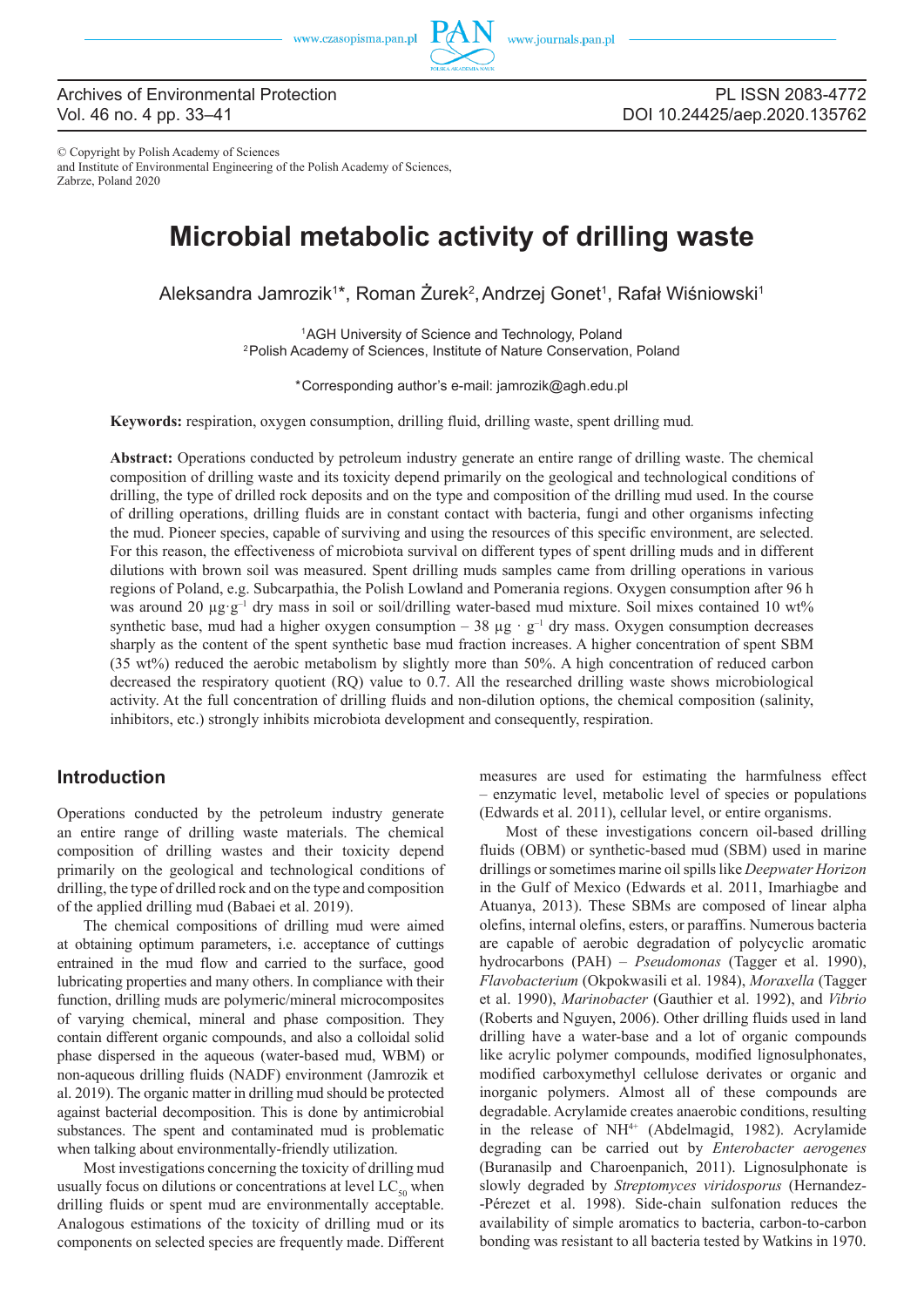Some organic polymers (starch, carboxymethyl cellulose) are easily decomposed by bacteria or fungi (Behera et al. 2014).

In the course of drilling operations, drilling fluids and then spent drilling mud are in constant contact with bacteria, fungi and other organisms infecting this mud. This biological contamination is accidental. Only strong microorganisms which can adapt to the existing conditions will survive in a given drilling fluid. In this sense, the spent mud environment predetermines the organisms. Pioneer species, capable of surviving and using the resources of this specific environment, are selected. The colonization of soil-spent drilling mud mixes containing semi-natural and natural polymers e.g. starch, partially hydrolyzed acryloamide, guar gum, and cellulose, has been rarely analyzed. For this reason, we measured the effectiveness of microbiota survival on different types of spent drilling mud and in different dilutions.

## **Experimental analysis**

#### *Materials*

The following spent drilling mud types were analyzed:

1. WBM: bentonite *(1),* chloride-polymeric *(2),* polymeric-triple inhibited *(3),* potassium-polymeric *(4),* polymeric-chloride-inhibited *(5),* salt-barite *(6),*and 2. SBM *(7).*

*Bentonite mud – K-1/B (1)* is an aqueous suspension containing minimum 5wt.% bentonite API. Prior to adding bentonite to water, it was softened with 0.15wt.% sodium carbonate, and 0.3wt.% low-viscosity carboxymethyl cellulose (CMC LV) was also added.

*Polymeric-chloride mud - K-1/P-Cl(2)* was applied in a depth interval *300* – *3,280 m.* It was based on 30wt.% bentonite mud from the previous interval. The filtration of the mud was lowered with 1.0wt.% low-viscosity carboxymethyl cellulose (CMC LV) and 0.3wt.% low viscosity polyanionic cellulose (PAC LV). The rheological parameters were regulated with 0.3wt.% biopolymer Xhantan Gum (XCD Polymer) and 0.5wt.% high viscosity polyanionic cellulose (PAC R). The hydration of drilled clayey rocks was reduced with potassium chloride (~7.0wt.%) and partly hydrolyzed polyacrylamide PHPA (max 0.5wt.%). 0.1wt.% of triazine derivative was used as a biocide.

*Triple inhibited polymeric mud – W-2*  $(3)$  *– clayey rock* hydration was inhibited by KCl (4.5wt.%) and polyglycol (2.0wt.%). Moreover, the mud consisted of the following polymers: PHPA (0.3wt.%), XCD Polymer (0.2wt.%), PAC (0.6wt.%), CMC LV (1.0wt.%), carboxymethyl starch  $(1.0wt.^{\degree}{\!\!\degree}$ ), biocide  $(0.1wt.^{\degree}{\!\!\degree}$ ), sodium hydroxide  $(0.45wt.^{\degree}{\!\!\degree}$ ), and biocide  $(\sim 0.1 \text{wt.}\%)$ .

*Potassium-polymeric mud* – *KRAM-1/K (4)* consisted of KCl, NaCl, PHPA (0.3wt.%), liquid poliamine (3.0wt.%), low--molecular-weight acrylamide copolymer (0.65wt.%), poliglicol (max. 3.0wt.%), and biocide  $(\sim 0.1 \text{wt.})$ .

*Inhibited polymeric-chloride mud* – *W-1/Cl-P (5),* was based on potassium-polymeric mud with KCL, and PHPA  $(0.55 \text{ wt.})$ % as inhibitors. Filtration was regulated with PAC (0.6wt.%), CMC (1.2wt.%), XCD Polymer (0.2wt.%) and starch agents. Mud also consisted of sodium hydroxide, caustic soda, sodium carbonate and acidic sodium carbonate and barium (as a weighing agent) and 0.1wt.% of triazine derivative was used as a biocide.

*Saline-barite mud – L-2K (6)* based on NaCl, consisted of barite, high temperature-resistant synthetic polymers (0.5wt.%), XCD Polymer (max. 0.6wt.%), modified starch (1.2wt.%) and salts in the form of sodium carbonate and acidic sodium carbonate, caustic soda and calcium, biocide  $(\sim 0.1 \text{wt.}\%)$ .

*SBM – PO (7)* – inverse emulsion ('water in oil'), based on paraffin oil containing hydrocarbons  $C_{13}-C_{17}$  (57wt.%). Mud also contained organophilic clays, gilsonite, calcium hydroxide, calcium chloride, emulsifiers, cellulose (1.0wt.%), barite  $(30-60wt.%)$  and water.

The spent drilling mud samples came from drilling operations in various regions of Poland, e.g. Subcarpathia, the Polish Lowland and Pomerania regions. They were collected from various wells and at various depths (90 m to 5040 m). The general characteristics of spent drilling mud are given in Table 1.

The content of dry mass varied from 37.38 to 83.2%. The reaction (pH) ranged from 8.1 to 8.7, excluding sample W-2, for which the reaction was 9.90. The salinity of the samples characterized by electrolytic conductivity was high, 110 to 240 mS/cm, excluding sample K-1/B with 6.43 mS/cm.

SBM, sample P-O, was low in Cl ions in the water extract – 1.443 g/dm3 , and pH equaled 8.86. A majority of chlorides in the organic phase suspension were not extracted by water. Only after demulsification the Cl- concentration in eluate grew to 28,500–55,000 mg/dm3 (Jamrozik et al. 2017).

The microbiological activity of the spent muds was tested on samples with a brown soil admixture. The parameters of brown soil used in the dilution were as follows: phosphors (P)  $0.207$  mg·g<sup>-1</sup>, total nitrogen (Kjeldahl methods)  $1.60$  g·kg<sup>-1</sup>, total carbon 13.6 g·kg<sup>-1</sup> (0.11 %), and, the C/N ratio was 8.5. Brown soil used as a reference sample was not sterilized but used in the air-dry state, then sprinkled with water as other samples.

| <b>Sample</b><br>code | Type and origin<br>of drilling mud | <b>Specific</b><br>gravity<br>$[g/cm^3]$ | <b>Content</b><br>of dry mass<br>[%] | <b>Electrolytic</b><br>conductivity of filtrates<br>[mS/cm] | pH of<br>filtrates | Concentration<br>of Cl.<br>$[g/dm^3]$ |
|-----------------------|------------------------------------|------------------------------------------|--------------------------------------|-------------------------------------------------------------|--------------------|---------------------------------------|
| $K-1/B$               | Bentonite                          | 1.28                                     | 74.44                                | 6.43                                                        | 8.31               | 0.8                                   |
| $K-1/P-CI$            | Chloride-polymer                   | 1.23                                     | 69.74                                | 112                                                         | 8.32               | 26                                    |
| $W-2$                 | Polymer inhibited                  | 1.26                                     | 68.25                                | 90.2                                                        | 9.90               | 40                                    |
| KRA-1/K               | Potassium-polymer                  | 1.51                                     | 55.86                                | 204                                                         | 8.44               | 9.1                                   |
| $W-1/CI-P$            | Chloride-polymer inhibited         | 1.28                                     | 68.87                                | 171                                                         | 8.10               | 90                                    |
| $L-2K$                | Saline-barite                      | 2.20                                     | 37.38                                | 240                                                         | 8.70               | 202                                   |
| P-O                   | <b>SBM</b>                         | 2.34                                     | 53.00                                | 5.14                                                        | 8.86               | 1.4                                   |

**Table 1.** Spent drilling mud and its basic parameters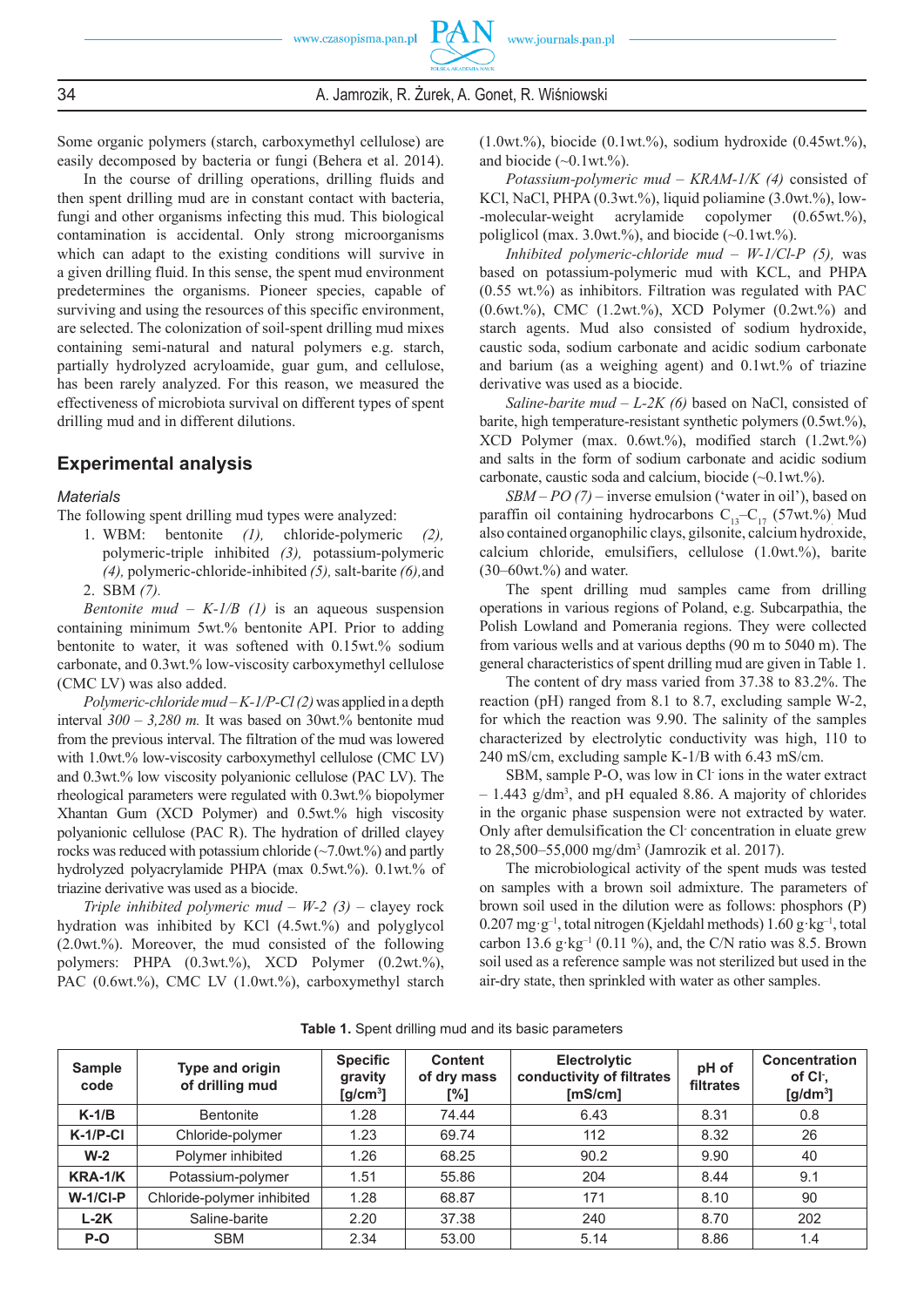#### *Methods*

For identifying mineral components in the spent drilling mud samples and checking for the presence of organic admixtures, analyses were conducted with use of the Fourier absorption spectroscopy in infrared (FTIR) with a spectrometer produced by the Bio-Rad Analytical Instrument, model FTS 165. The device operated in the following conditions:

– measurement range  $4,000$  do  $400$  cm<sup>-1</sup>,

- $-4$  cm<sup>-1</sup>, spectral resolution
- transmission pills with KBr.

Mineral phases were identified by ascribing particular absorption bands to minerals, based on the reference spectra listed in the H. Moehke catalog.

The microbiological activity was measured using the Columbus Instruments Micro-Oxymax flow respirometer, at room temperature.

The samples with a dry weight of 7 g were placed into a 50 ml glass chamber, sprinkled with distilled water and exposed in a thermostated water bath at 20°C for 96 h. The sampling interval was 1 hour. The duration of the measurements was limited to 96 hours as the rate of respiration slowly dropped with the depletion of the organic substrate.

All samples were naturally contaminated with microbiota. The dilutions contained brown soil dried and were rested at room temperature. The following proportions were used 1: 2<sup>n</sup>, i.e. 1:1, 1:16, 1:32, 1:64, 1:128. Four concentrations of brown soil (10 wt.%, 20 wt.%, 30 wt.% and 35 wt.%) were tested for only in sample No. P-O.

After mixing with the drilling mud sample and hydration, the natural soil microbiota created the microbial inoculum and this was irrespective of the natural contamination of drilling fluids during the transport, disposal and in contact with microorganisms. All results are related to 1 g dry mass of drilling fluids or mixtures with soil.

The respiratory quotient (RQ) was calculated from the ratio:

$$
RQ = CO_2 \text{ produced } / O_2 \text{ consumed} \tag{1}
$$

where: the  $CO_2$  and  $O_2$  were to be given in the same units.

The *Penicillium sp.* was determined based on conidiophore branching patterns observed under microscope in *Penicillium* according to Visagie et al. (Visagie et al. 2014).

#### **Results**

## *FTIR absorption*

The FTIR absorption and analysis of the obtained spectrograms showed that the following components dominated in most of the analyzed mud samples: clayey minerals of layered structure – smectite (montmorilonite, illite or mixed package smectite/illite type), and also chlorite, kaolinite (the strongest absorption bands between  $420-525$  cm<sup>-1</sup> and  $900-1,200$  cm<sup>-1</sup>), quartz (visible bands in 780, 798, 1,085 and 1,099 cm-1). Additional absorption maxima result from the presence of carbonate mineral (calcite) at  $875 \text{ cm}^{-1}$  and about  $1.430 \text{ cm}^{-1}$ . In the case of samples No. 4 and 6, barite was a major mineral component with the absorption bands 609, 637, 1,085 and 1,175 cm-1, while quartz (780 and 798 cm-1) and calcite (712 and 875 cm-1) were minor minerals.

The FTIR spectra also corroborate a high content of a polymeric substance, which has been inferred from many bands, e.g. by the presence of wide and intensive bands in the range of  $3,000-3,700$  cm<sup>-1</sup> with a maximum at 3,418–3,419 cm<sup>-1</sup> attributable to the valance  $NH_2$  vibrations within the amide groups, valance υ vibrations of the carboxyl groups and υ vibrations of the OH molecules of  $H_2O$ . The valance vibrations of the  $\text{CH}_2$  and  $\text{CH}_3$  groups were responsible for the multiple band in the  $2,800-3,000$  cm<sup>-1</sup> range. In a lower range of wave numbers there was, among others, a weak maximum of about  $1,741$  cm<sup>-1</sup> of the valance C=O vibrations of the carboxyl groups, a medium intensity maximum about 1,607–1,620 cm-1 of asymmetric stretching vibrations of the carboxylate COO anions and, probably, deformation vibrations of NH<sub>2</sub> within the amide groups. Finally, it may be concluded that the polymeric compounds in this spent drilling mud represent a mixture of PHPA and, also of a biopolymer of the *XCD Polymer* type. An exemplary FTIR spectrogram of a WBM sample was presented in Fig. 1. and a SBM sample was presented in Fig. 2.



**Fig. 1.** FTIR infrared spectrum of the sample P-1/K-P (3)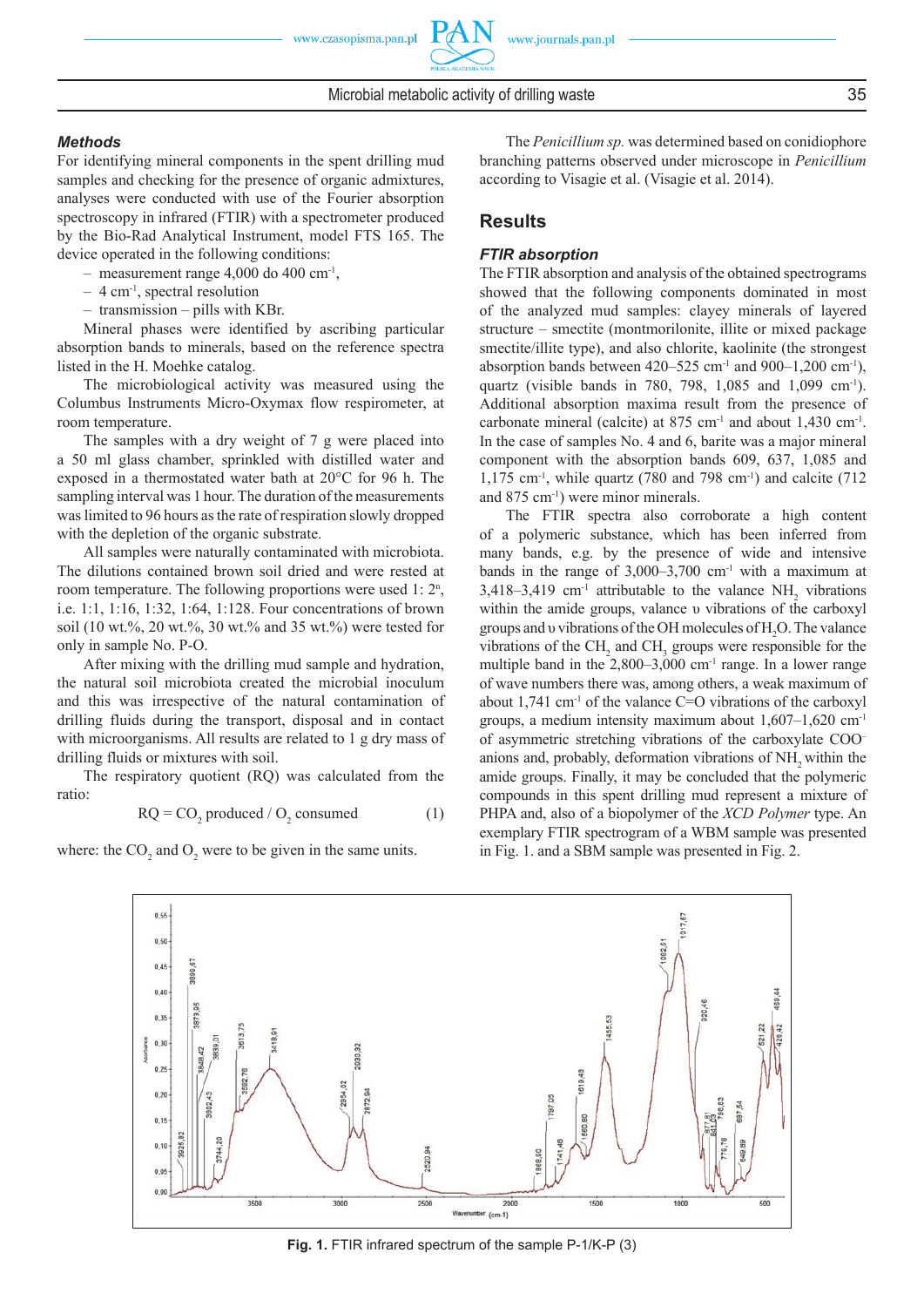The spectrogram of the SBM sample presented in Fig. 2 indicates that barite  $(BaSO<sub>4</sub>)$  is the dominating phase. This is caused by the presence of a number of diagnostic bands, e.g. the peak at 609 cm<sup>-1</sup> (from deformation vibrations  $v_4$  of  $SO_4^2$ ) and the strongest maximum  $1,086$  cm<sup>-1</sup> (from asymmetrical stretching vibrations  $v_3$ ). The subordinate components include: calcite (diagnostic maxima from vibrations  $v_3$  of CO<sub>3</sub><sup>2</sup> at 1,433 cm<sup>-1</sup> and  $v_2$  at 877 cm<sup>-1</sup>), quartz (diagnostic maxima from symmetrical stretching vibrations at  $\sim 800$  cm<sup>-1</sup>, and also asymmetrical stretching vibrations Si-O-Si at 950–1,200 cm-1, partly coinciding with vibrations  $v_3$  of SO<sub>4</sub><sup>2</sup> in the structure of barite). The presence of clayey minerals of smectite/illite type was also documented (diagnostic bands: bending of the spectral line  $\sim$  1,040 cm<sup>-1</sup> from stretching vibrations Si-O, and maxima  $467$  and  $519$  cm<sup>-1</sup> from bending vibrations, partly coinciding with quartz bands. Moreover, small maxima from valence vibrations O-H of hydroxyl groups at 3,620 cm-1 were also observed.

An intense, broad absorption band from 3,000 to 3,650 cm<sup>-1</sup>, with a maximum at  $3,422$  cm<sup>-1</sup>, comes from stretching vibrations O-H in  $H_2O$  particles, which are present in the sample.

A weaker band of 2,800–3,000 cm-1 should be ascribed to the stretching vibrations in  $CH_2$  and  $CH_3$  groups, which comes from aliphatic hydrocarbons, and which are part of the base oils.

#### *Measurement of microbial respiration rate*

Metabolic activity measurements of drilling fluids are a key indicator of decomposition and/or resistance for decomposition of organic compounds and the rate of these processes. Metabolism requires energy for vital processes and for synthesizing new organic material. According to the biochemical definition, respiration refers to a metabolic process in which the organism obtains energy by oxidizing nutrients and releasing waste products. In aerobic conditions, oxygen is used in the process of oxidation of an organic substrate and CO<sub>2</sub> is produced as waste. Both  $O_2$  and  $CO_2$  can easily be measured. Generally, the higher the consumption of oxygen, the faster the rate of decomposition, and the conditions are not toxic for

microorganisms. The consumed  $O_2$  to the released  $CO_2$  ratio informs us about the quality of the decomposed substrate. If in a substrate molecule the C:O ratio is 1:1 (as in glucose), the  $CO_2/O_2$  is 1. If the  $O_2$  content is higher or lower than that of C, the respiratory quotient RQ is higher or lower than 1. In this sense, the RQ parameter informs us about oxidation of the organic substrate.

The metabolic rate of the drilling mud samples is presented in Fig. 3. Measurements of respiration gave pairs of data (for  $O_2$  and  $CO_2$ ) for each investigated spent mud/soil mix. During 4 days of surveying metabolic rates were almost constant. The cumulative hourly measurements were arranged linearly (Fig. 3). The cumulative oxygen consumption and CO<sub>2</sub> evolution during 96 hours was usually below 35  $\mu$ g·g<sup>-1</sup> of dry mass soil/spent mud mixture. The bigger the admixture of SBM, the slower the respiration rate.

Almost all raw WBM was biologically inactive. The high salt concentration and high pH in WBM are the main reason for poor microbiota growth in spent drilling mud not diluted with soil. Dilution with soil in the proportion of 1:1, excluding bentonite sample K-1/B, was insufficient for microbiota growth, Fig. 4 A, B.

Bigger dilutions, usually 1:16, promote aerobic growth of bacteria and fungi. Dense colonies of *Penicillum* sp. were observed on the surface of some mud samples (Fig. 5), even on the stem of undiluted samples.

The chloride-polymer inhibited (W-1/Cl-P) sample, the biological activity of which was comparable with the brown soil only at a higher dilution than 1:64, was the most toxic.

The remaining samples, i.e. W-2 (polymer inhibited), L2-K (saline-barite), Kram-1P (potassium), K1/P-Cl (chloride- -polymer) had comparable toxicity. The dilution 1:16 or 1:32 created sufficient conditions for almost normal microbial activity and life processes. Buffer capacity of brown soil reduced alkalic pH and Cl-concentration in spent mud sample No. W-2, especially in higher solutions.

Soil enriched 10 wt% SBM had nearly a twice as high respiration rate as the reference brown soil. Higher admixtures



**Fig. 2.** Absorption spectrum of sample SBM in FTIR infrared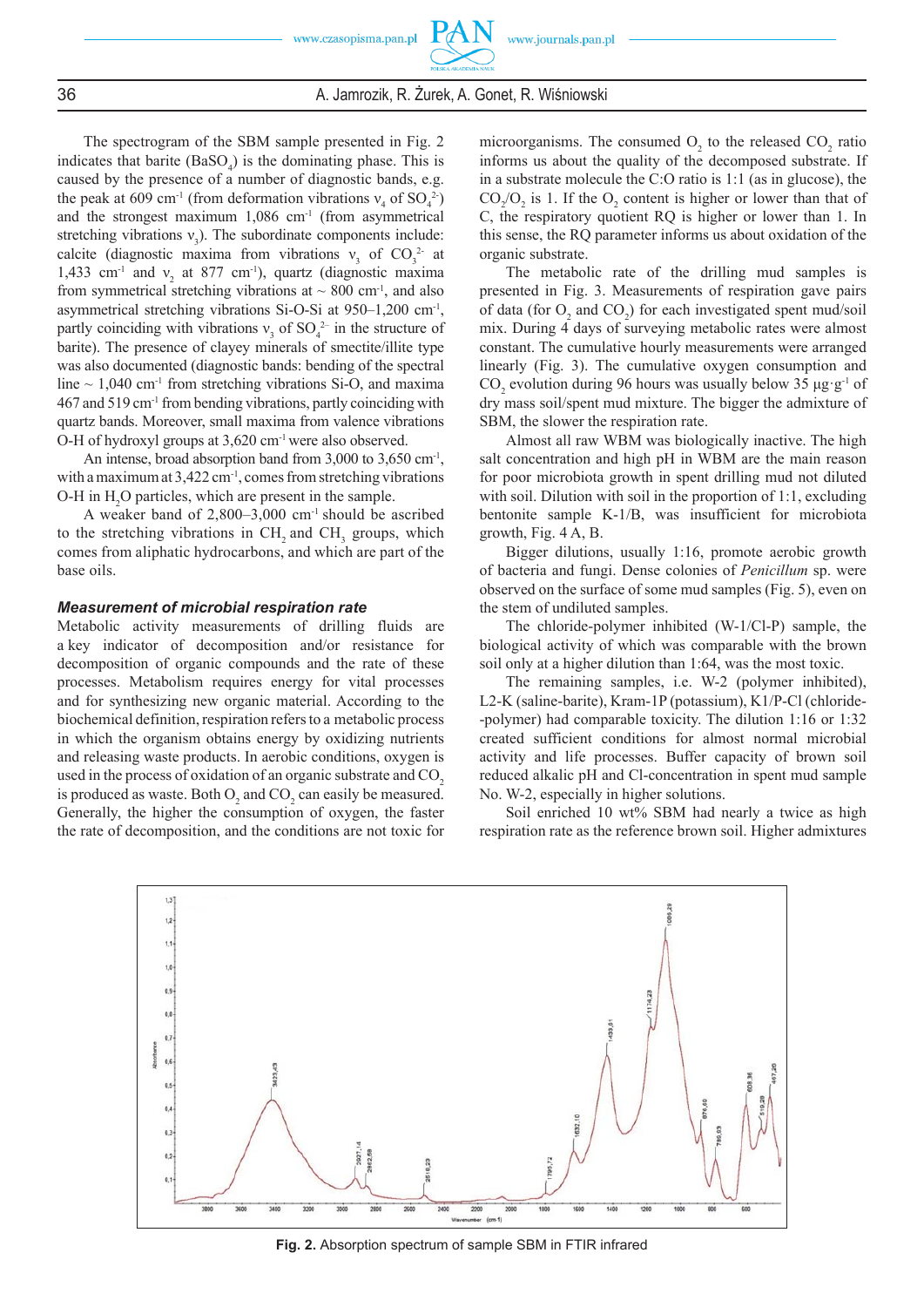

 $P\mathcal{A}$ 



**Fig. 3.** Family of curves obtained for the measurement respiration of mixture SBM mud with brown soil



**Fig. 4.** Oxygen consumption and carbon dioxide production after 96 h in spent drilling mud during respiration after 96 h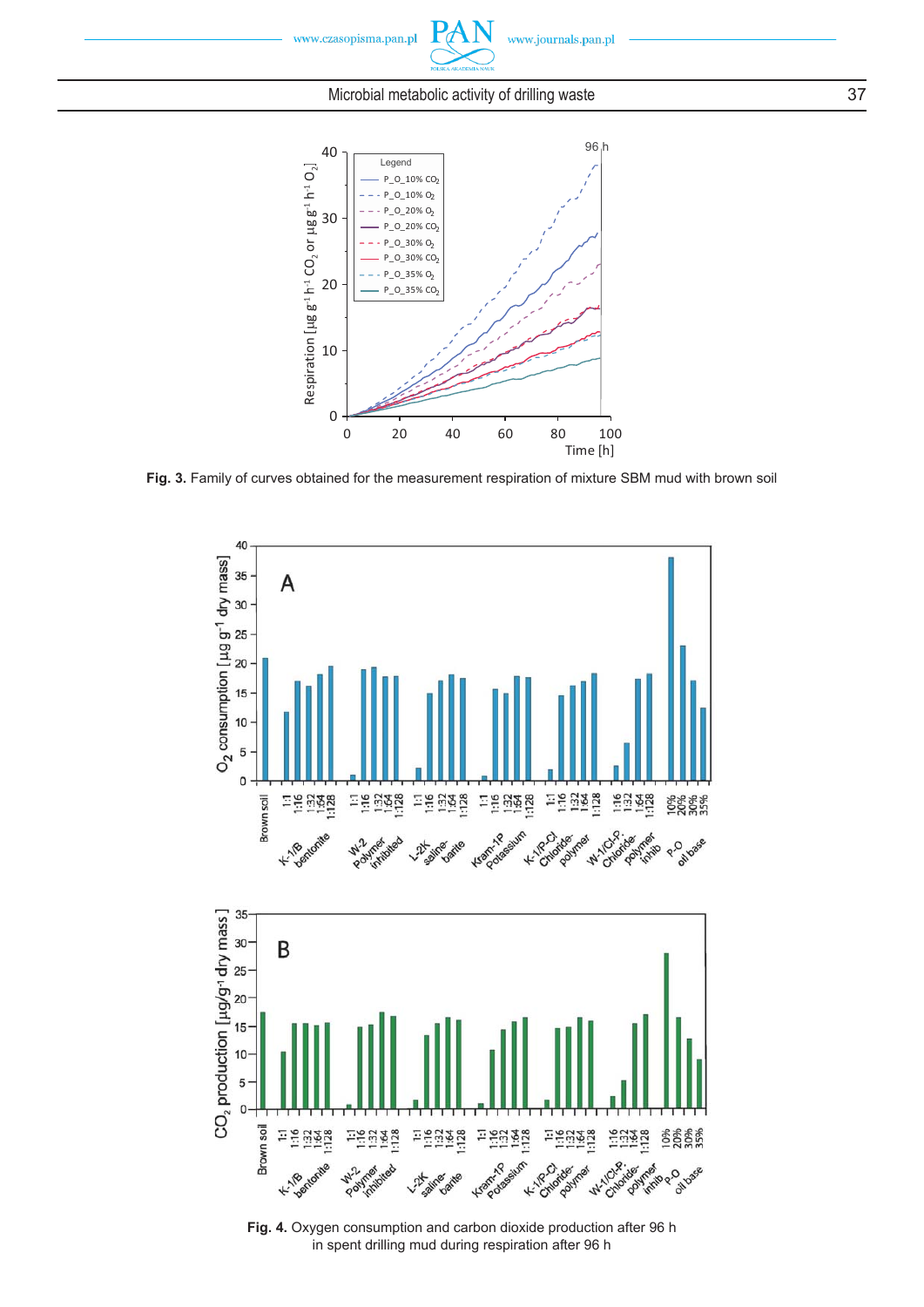38 **A. Jamrozik, R. Żurek, A. Gonet, R. Wiśniowski** 

(20wt%) inhibit respiration, whereas a 35wt% additive diminished respiration by circa 50% below the reference level (Fig. 4A).

The respirometric tests were supported by toxicological test carried out on a minute branchiopod crustacean of the order Cladocera *Simocephalus vetulus*, green algae and higher plant – *Lepidium sativum* and received similar results (Żurek et al. 2017).

#### *Respiratory quotient RQ*

The respiration quotient value varied from slightly above 1 in single dilutions of K1-B, (1.07), W2 and KRAM-1P to the lowest value for sample KRAM-1P in dilutions 1:1 and 1:16. In a majority of tested samples and dilutions, RQ was between 0.8 and 1, Fig. 6.

The RQ for the reference arable soil was 0.82. In oil contaminated soil RQ was slightly below 0.8, regardless the concentration, though the metabolism was inhibited (Fig. 6). The remaining muds had different patterns of the RQ changes depending on the dilution. One drilling mud had an RQ independent of dilution, despite the inhibited microbial activity (e.g. L-2K, K1/P-Cl), another, had a low RQ at low dilution and had a RQ high in the low dilution, such as KRAM-1P. Still another, K-1/B, had an RQ similar to those at low dilutions and decreasing at high dilutions (1:64 and 1:128). The standard error of RQ for all samples and dilutions varied from 0.017 to 0.056.

#### **Discussion and conclusions**

The dominating components of the analyzed used drilling muds are mechanically degraded clayey minerals (smectite, smectite/ illite, chlorite and quartz). Considerable amounts of halite (NaCl), sylvine (KCl), barium sulfate  $(BaSO_4)$  and calcite  $(CaCO_3)$ were also identified in the mud. Spent drilling muds are made from multiphase, polymeric aggregates and agglomerates of submicron crystallites (mainly clayey and carbonate minerals), in the formation of which organic polymeric substances actively participate (Jamrozik et al. 2017).

Drilling fluids are constantly exposed to large numbers and different types of micro-organisms, starting from the preparation, and ending on the storage stage. The contamination with microorganisms from the well in the process of drilling can hardly be prevented, if possible at all. Drilling fluids can be contaminated with bacteria living deep in the rock mass. Zhang et al. (2005, 2007) demonstrated the presence of many anaerobic, thermophilic bacterial species in the rocks



Fig. 5. Penicillum sp. is able to colonize drilling fluids after diluting them with soil in proportion 1:1



**Fig. 6.** Respiration quotient after 96 hours of experiment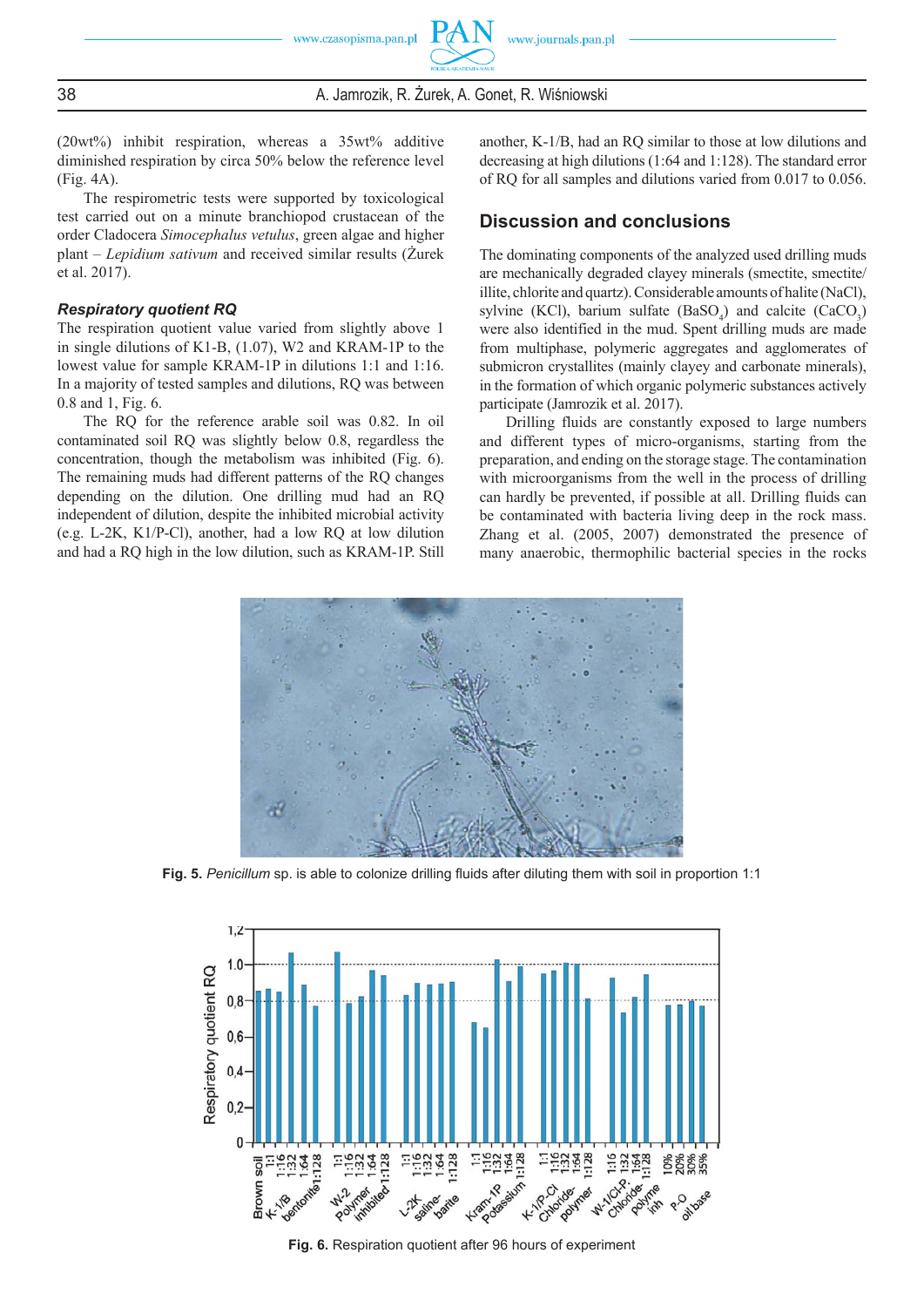Drilling fluids contain different components which could be carbon and sulfate sources of microorganisms. The FTIR analyses showed the presence of polymeric and macromolecular organic compounds in the analyzed used oil samples. These are mainly PHPA of XCD Polymer type, carboxymethyl cellulose (CMC) as well as macromolecular organic colloids (lignosulphonate or humic substances).

CMC, lignosulphonates, tannins, lignins, synthetic polymers such as polyacrylamides, high-molecular-weight polymers and many other compounds, which are added to muds, are all found to be susceptible to biodegradation (Bland et al.1993). This biodegradation is not desired during drilling. Microorganisms are accused of biogenic sulphide production, and corrosion is observed at natural gas wells. Those microorganisms in drilling muds are responsible for the deleterious effects (Struchtemeyer et al. 2011, Turkiewicz 2011).

On the other hand, from the point of view of utilization of spent drilling muds, the microbiological activity and toxicity are very important. Unfortunately they still create problems with the management of spent fluid in bioremediation processes (Gao et al. 2019).

The respiration of spent drilling mud, naturally contaminated with microbiota was rarely of interest to researchers. Manufacturers of drilling fluids are aware of the biological degradation of some components of this mud and block the development of microbiota with various chemicals (Aslanoglu 2019). Over time, spent drilling fluids are attacked by bacteria and fungi that use organic compounds (Steliga 2011). In nature, it is usually the mud surface which is eluted by rains and thus less toxic or the mud is generally of low toxicity. A soil admixture additionally brings the microbiota as inoculum which can use the organic components of drilling fluid into the soil.

The purpose of the work was to clarify some of the biological aspects of drilling waste utilization. For the needs of the experiments, the spent drilling mud was diluted with brown soil. This soil had a typical carbon-to-nitrogen ratio. For most arable fields the C/N ratio varied between 8:1 and 9.5:1. Microbial respiration depends on this ratio and is positively correlated with the litter C:N ratio (Spohn 2015).

The organic matter was decomposed by microorganisms from naturally contaminated mud and soil. The analysis of Fig. 4A shows that the consumption of oxygen in a sample where the higher drilling mud content was lower. A higher soil content (bigger dilution) decreased the toxic effect. Similar results were obtained in the toxicological assessment carried out on *Simocephalus vetulus*, green algae and higher plant – *Lepidium sativum* (Żurek et al. 2017).

We tried to compare our results with similar measurements of the respiration of drilling mud enriched with P, N and litter to get an optimal proportion of the general formula of organic matter  $C_{106}H_{263}O_{110}N_{16}P_1$  in a 600 h experiment (Żurek et al. 2005). After recalculating their data for 96 h and after changing units from wet mass to dry mass (as in our experiment), their 96 h O<sub>2</sub> consumption was in the range 71.4 to 195.8  $\mu$ g g<sup>-1</sup> dry mass. This means that the metabolic activity was 3 to about 7 times bigger. Taking the optimized nutrient proportion in their

experiment into account, the relatively low metabolic activity in our mud/soil mix seems to be justified. The measurement of the effect of soil temperature and water content on soil respiration showed that the highest metabolic activity was obtained for water content in the range 210,000 to 370,000 mg  $O_2$  kg<sup>-1</sup> of dry mass (Wang et al. 2003). The moisture content of our drilling mud was therefore within these optimal limits, Table 1.

Respiratory quotient in bentonite, polymer inhibited, saline-barite, and chloride-polymer inhibited mud was slightly above 0.8. This value is comparable with the basal metabolism of soils not enriched with glucose, as in Dilly's measurements (Dilly 2001, 2003). After enriching the soil with glucose the soil's RQ was approximately 1.3 or higher, and significantly varied, depending on the land use. In our tested samples similar results were observed in oil-based mud for low admixtures (10 to 20%) and in chloride-polymer mud. Values higher than 1 were possible when alternative electron acceptors, such as  $NO_3$ ,  $SO_4^2$  or organic acids, were significantly involved in the current degradation of organic substances. When oil concentration in the sample was higher than 30‒35wt.%, the fungi-bacterial consortium activity diminished but the value of RQ remained constant and stable on a level slightly below 0.8. We assigned this low value to the decomposition of hydrocarbons. A simple example of decane explains why,  $2C_{10}H_{22} + 31O_2 \rightarrow 20CO_2 + 22H_2O$ , then the theoretical RQ is  $20:31=0.645$ . The high oxygen demand was derived from this equation. And indeed, this oil-contaminated sample consumed much more oxygen than the reference soil, Fig 2A. This result shows the biological degradation of drilling oil in the aerobic process after dilution. Nweke and Okpokwasili (2003) also stated that *Staphylococcus* sp. isolated from oil-contaminated soil was grown in 1% of drilling fluid base synthetic oil, HDF-2000 in suspension in sea water, as a sole source of carbon and energy.

## **References**

- Abdelmagid, H.M. & Tabataba, M.A. (1982). Decomposition of acrylamide in soils, *Journal of Environmental Quality,*1, 4, pp. 701–704, DOI: 10.2134/jeq1982.00472425001100040029x.
- Aslanoglu, V., Istar, E.H. & Gul, S. (2019). Experimental Investigation of Amine-and Triazine Based Biocide Effectiveness in Polymer- -Based Fluids, *44th Workshop on Geothermal Reservoir Engineering Stanford University,* Stanford, California, February 11–13, 2019.
- Babaei, A., Safdari, F., Alavi, N., Bakhshoodeh, R., Motamedi, H. & Paydary, P. (2019). Co-composting of oil-based drilling cuttings by bagasse, *Bioprocess and Biosystems Engineering*, 43, pp. 1–12 (2020), DOI: 10.1007/s00449-019-02195-6.
- Behera, B.C., Parida, S., Dutta, S.K. & Thatoi, H.N. (2014). Isolation and identification of cellulose degrading bacteria from mangrove soil of Mahanadi river delta and their cellulase production ability, *American Journal of Microbiological Research,* 2, 1, pp. 41–46, DOI: 10.12691/ajmr-2-1-6.
- Bland, R.G., Clapper, D.K., Fleming, N.M. & Hood, C.A. (1993). Biodegradation and drilling fluid chemicals, *Society of Petroleum Engineers. SPE/IADC Drilling Conference*, Amsterdam Netherlands, 22–25 February, 1993, DOI:10.2118/25754-MS.
- Buranasilp, K. & Charoenpanich, J. (2011). Biodegradation of acrylamide by Enterobacter aerogenes isolated from wastewater in Thailand, *Journal of Environmental Science,* 23, 3, pp. 396–403, DOI:10.1016/s1001-0742(10)60422-6.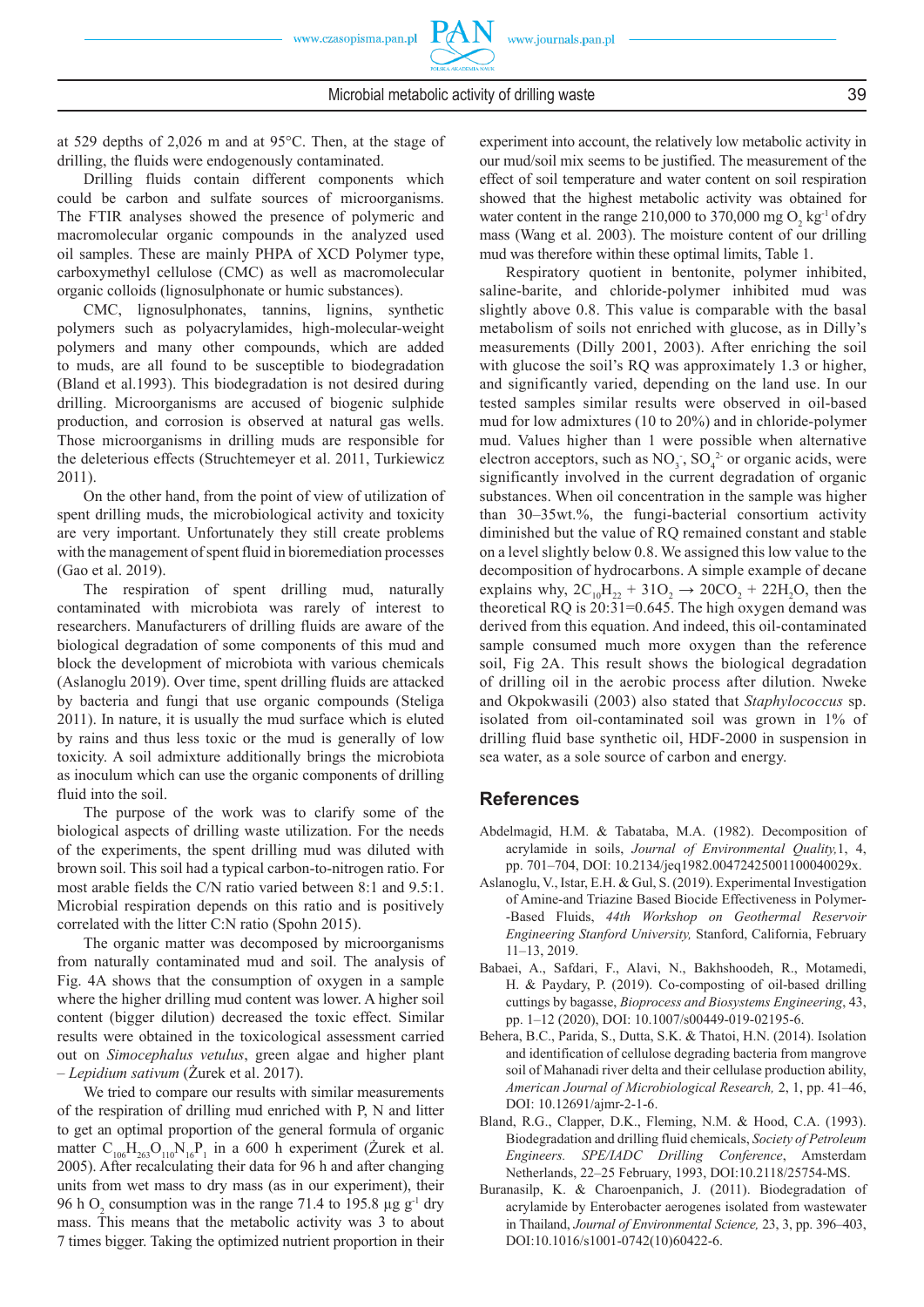

- Dilly, O. (2003). Regulation of the respiratory quotient of soil microflora by availability of nutrients, *FEMS Microbiology Ecology,* 43, 3, pp. 375–381, DOI: 10.1111/j.1574-6941.2003. tb01078.
- Dilly, O. (2001). Microbial respiratory quotient during basal metabolism and after glucose amendment in soils and litter, *Soil Biology & Biochemistry*, 33, 1, pp. 117–127, DOI/;10.1016/ S0038-0717(00)00123-1.
- Edwards, B.R., Reddy, C.M., Camilli, R., Carmichael, C.A., Longnecker, K. & Van Mooy, B.A.S. (2011). Rapid microbial respiration of oil from the Deepwater Horizon spill in offshore surface waters of the Gulf of Mexico, *Environmental Research Letters*, 6, 035301, DOI: 10.1088/1748-9326/6/3/035301.
- Gao, X., Chang, Y., Shi, L., Li, H., Zhao, J., Sha, B., Huang, Z. & Wang, X. (2019). Treatment of waste drilling mud by domesticated complex microbial flora, *Acta Microbiologica Sinica*, 59, 01, pp.134–144. DOI: 10.13343/j.cnki.wsxb.20180093-en.
- Gauthier, M.J., Lafay, B., Christen, R., Fernandez, L., Acquaviva, M., Bonin, P. & Bertrand J.C. (1992). Marinobacter hydrocarbonoclasticus gen. nov., sp. nov., a new, extremely halotolerant, hydrocarbon-degrading marine bacterium, *International Journal of Systematic Bacterioly,* 42, 4, pp. 568–76, DOI: 10.1099/00207713-42-4-568.
- Hernandez-Pérez, G., Goma, G. & Rols, J. (1998). Biodegradability of lignosulphonate by Streptomyces viridosporus strain T7A and a mixed natural microbial population. Antagonistic effects, *Acta Biotechnologica*, 18, 1, pp. 85–91, DOI: 10.1002/ abio.370180115.
- Imarhiagbe, E.E. & Atuanya, E. (2013). Aerobic degradation of drill muds by axenic and mixed bacterial isolates from drill cuttings at Ologbo, Edo State, Nigeria. *Nigeria Journal of Biotechnology*, 25, pp. 46–52.
- Jamrozik, A., Gonet, A., Czekaj, L., Fijał, J., Ziaja, J., Wiśniowski, R. & Stryczek, S. (2017). Salinity of drilling waste as a factor deciding about its management possibilities, *Przemysł Chemiczny*, 96, 5, pp. 972–976. (in Polish)
- Jamrozik, A., Malata, G. & Gonet, A. (2019). Suitability studies on products of roasting oily drilling waste for applications in binding materials, *Przemysł Chemiczny*, 98, 5, pp. 784–787. (in Polish)
- Nweke, C.O. & Okpokwasili, G.C. (2003). Drilling fluid base oil biodegradation potential of a soil *Staphylococcus species*, *African Journal of Biotechnology*, 2, 9, pp. 293–295, DOI: 10.5897/AJB2003.000-1059.
- Okpokwasili, G.C., Somerville, C.C., Grimes, D.J. & Colwell, R.R. (1984). Plasmid-associated phenanthrene degradation by Chesapeake bay sediment bacteria, GERBAM – Deuxième Colloque International de Bactériologie marine – CNRS, Brest, 1–5 October 1984 IFREMER, *Actes de Colloques*, 3, pp. 601–610 (1986).
- Roberts, D.J. & Nguyen, A.H. (2006). *Degradation of synthetic-based drilling mud base fluids by Gulf of Mexico sediments: Final*

*report*, U.S. Department of the Interior, Minerals Management Service. Gulf of Mexico OCS Region, New Orleans, LA. OCS Study MMS 2006.

- Spohn, M. (2015). Microbial respiration per unit microbial biomass depends on litter layer carbon-to-nitrogen ratio, *Biogeosciences*, 12, pp. 817–823, DOI: 10.5194/bg-12-817-2015.
- Steliga, T. (2011). The use of biotests in estimation of weathered drilling waste bioremediation, *Archives of Environmental Protection*, 37, 2, pp. 61–79.
- Struchtemeyer, C.G., Davis, J.P. & Elshahed, M.S. (2011). Influence of the drilling mud formulation process on the bacterial communities in thermogenic natural gas wells of the Barnett Shale, *Applied and Environmental Microbiology*, 77, 14, pp. 4744–4753, DOI: 10.1128/AEM.00233-11.
- Tagger, S., Truffaut, N. & Le Petit, J. (1990). Preliminary study on relationships among strains forming a bacterial community selected on naphthalene from a marine sediment, *Canadian Journal of Microbiology*, 36, 10, pp. 676–681, DOI: 10.1139/ m90-115.
- Turkiewicz, A. (2011). The role of microorganisms in the oil and gas industry, *Środkowo-Pomorskie Towarzystwo Naukowe Ochrony Środowiska, Rocznik Ochrona Środowiska*, 13, pp. 227–420.
- Wang, M., Ji, L., Li, Q. & Liu, Y. (2003). Effects of soil temperature and moisture on soil respiration in different forest types in Changbai Mountain, *The Journal of Applied Ecology*, 14, 8, pp. 1234–1248.
- Watkins, S.H. (1970). Bacterial degradation of lignosulfonates and related model compounds Journal Water Pollution Control Federation, *Research Supplement*, 42, 2, Part II pp. R47- R56.
- Visagie, C.M., Houbraken, J., Frisvad, J.C., Hong, S.B., Klaassen, C.H.W. , Perrone, G., Seifert, K.A. , Varga, J., Yaguchi, T. & Samson, R.A. (2014). Identification and nomenclature of the genus Penicillium, *Studies in Mycology,* 78, pp. 343–371, DOI: 10.1016/j.simyco.2014.09.001.
- Zhangf, G., Dong, H., Zhao, D. & Zhang Ch.L. (2005). Microbial Diversity in Ultra-High-Pressure Rocks and Fluids from the Chinese Continental Scientific Drilling Project in China, *Applied and Environmental Microbiology*, 71, 6, pp. 3213–3227, DOI: 10.1128/AEM.71.6.3213-3227.2005.
- Zhangf, G., Dong, H., Jiang, H. & Xu, Z. (2007). Unique Microbial Community in Drilling Fluids from Chinese Continental Scientific Drilling, *Geomicrobiology*, 23, 6, pp. 499–514, DOI: 10.1080/01490450600875860.
- Żurek, R., Gonet, A., Stryczek, S., Czekaj, L., Fijał, J. & Kula, A. (2005). Characteristics of biological processes in drilling mudssoil systems, *Mining and Geological Series. Monograph*, 0474–8476, 5, pp. 335–38.
- Żurek, R., Jamrozik, A. & Gonet, A. (2017). Toxicity evaluation of spent drilling mud and drilling waste, *AGH Drilling, Oil, Gas* 34, 1, pp. 243–258, DOI: 10.7494/drill.2017.34.1.243.

# **Aktywność mikrobiologiczna odpadów wiertniczych**

**Streszczenie.** Podczas prac wiertniczych generowane są znaczne ilości odpadów wiertniczych. Skład chemiczny odpadów wiertniczych oraz ich toksyczność zależy przede wszystkim od warunków geologiczno-technologicznych wiercenia, rodzaju przewiercanych utworów skalnych oraz od rodzaju i składu stosowanej płuczki wiertniczej. Rozkład polimerów organicznych przez mikroorganizmy chroniony jest w płuczce poprzez dodatek biocydów. Jednakże podczas prac wiertniczych, płuczki wiertnicze, są w stałym kontakcie z mikroorganizmami które je infekują i namnażają się tylko te gatunki mikroorganizmów, które są zdolne do przetrwania i korzystania z zasobów tego konkretnego środowiska. Z tego powodu w pracy zbadano możliwość przeżycia mikroflory w środowisku zużytych płuczek wiertniczych domieszkowanych różnymi stężeniami gleby brunatnej. Próbki płuczek pochodziły